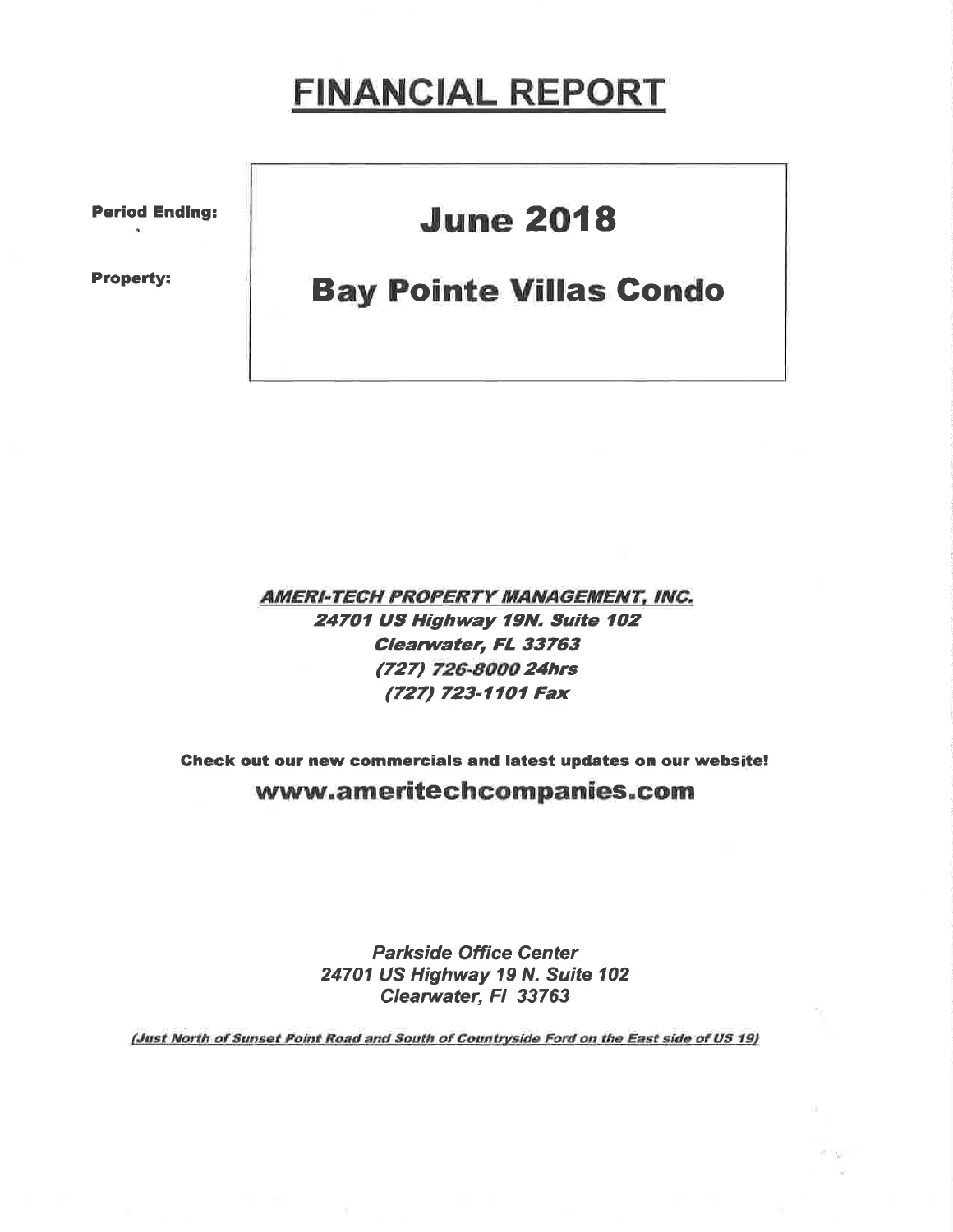It ís the intent of Ameri-Tech Property Management servíces to produce a comprehensive self conlained Financial Report, where as the validity and accuracy of the information being reported can be easily understood and substantiated. The following financial information is for Management purposes only in order to assist the association in financial planning. The attached financials have not been Audited, Reviewed, or Compiled at this time by an independent CPA.

The information contained on this page will aid the reader in better understanding this Financial Report. Each report analysis listed below will be explained in clear detail. Thís wíll enable the reader to better understand the intent and purpose of each report, as well as render the current financial disposítion of the Property or Association.

Table of Contents

| <i><b>Income Statement:</b></i> | The accounting procedures have been prepared on a modified<br>cash basis. All income and expenses are posted on the<br>statement during the same period in which they were incurred.                        |
|---------------------------------|-------------------------------------------------------------------------------------------------------------------------------------------------------------------------------------------------------------|
| <b>Balance Sheet:</b>           | Financial information listed on the Balance Sheet will show all<br>assets and liabilities, such as available cash, deposits, reserve<br>accounts, loans and equity.                                         |
| <b>General Ledger:</b>          | The General Ledger details all of the financial activity performed<br>in a given period to provide the reader with a detailed<br>explanation on each and every entry made for the period being<br>reported. |
| <b>Delinquent Owners:</b>       | This report will list all Delinguent Owners and the current<br>balance due.                                                                                                                                 |
| <b>Prepaid Owners:</b>          | This report will list all Prepaid Members.                                                                                                                                                                  |
| <b>Disbursement Report:</b>     | This report will list all checks disbursed for the period being<br>reported, along with copies of all invoices paid.                                                                                        |
|                                 | <b>Reconciliation Report:</b> This report with the actual bank statements shall reconcile the<br>account statements for the period being reported.                                                          |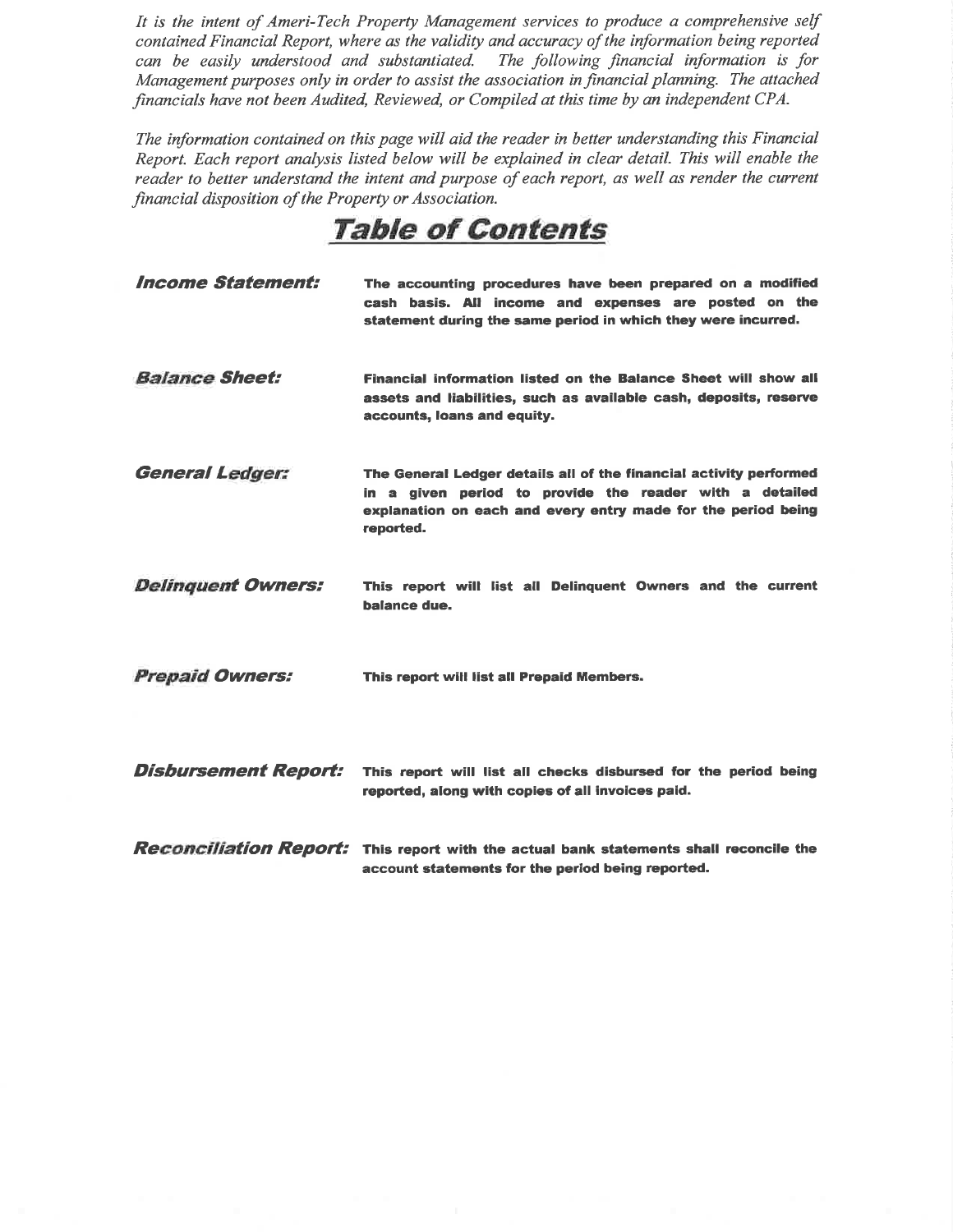

## **Income Statement - Operating** Bay Pointe Villas Condo Assn. Inc.

06/30/2018

Date: 7/10/2018 Time: 6:05 pm

Page: 1

|                       |                                                        |                | <b>Current Period</b><br>Year-to-date |                          |                       |             |             | Annual        |  |  |
|-----------------------|--------------------------------------------------------|----------------|---------------------------------------|--------------------------|-----------------------|-------------|-------------|---------------|--|--|
| <b>Description</b>    |                                                        | Actual         | Budget                                | Variance                 | Actual                | Budget      | Variance    | <b>Budget</b> |  |  |
|                       |                                                        |                |                                       |                          |                       |             |             |               |  |  |
| <b>REVENUE</b>        |                                                        | \$5,935.00     |                                       |                          |                       |             |             |               |  |  |
| 4010                  | Unit Maintenance Fees                                  |                | \$9,085.00                            | (\$3,150.00)             | \$54,501.00           | \$54,510.00 | (\$9.00)    | \$109,020.00  |  |  |
| 4020                  | Unit Late Fees                                         | ÷              | $\overline{\phantom{a}}$              | $\overline{\phantom{a}}$ | 60.00                 | ċ           | 60,00       |               |  |  |
| 4400                  | Operating Interest Income                              | 0, 30          | Ξ                                     | 0.30                     | 6.11                  | ċ           | 6.11        |               |  |  |
| 4500                  | Application Income                                     | ë              | ν                                     | ¥                        | 50.00                 |             | 50.00       |               |  |  |
| <b>Total REVENUE</b>  |                                                        | 5,935.30       | 9.085.00                              | (3, 149.70)              | 54,617.11             | 54,510.00   | 107.11      | 109,020.00    |  |  |
| <b>EXPENSES</b>       |                                                        |                |                                       |                          |                       |             |             |               |  |  |
|                       | <b>ADMINISTRATIVE</b>                                  |                |                                       |                          |                       |             |             |               |  |  |
| 5010                  | <b>Copies/Printing Supplies</b>                        | 639.42         | 60.00                                 | (579.42)                 | 1,254.89              | 360.00      | (894.69)    | 720,00        |  |  |
| 5300                  | Insurance                                              | 1,414.31       | 3,000.00                              | 1,585.69                 | 17,018.51             | 18,000.00   | 981,49      | 36,000.00     |  |  |
| 5600                  | <b>Corporate Report Fee</b>                            | ٠              | 5.00                                  | 5.00                     | 61.25                 | 30.00       | (31.25)     | 60.00         |  |  |
| 5610                  | <b>Bureau Fees</b>                                     | ε              | 0.00                                  | 8.00                     | $\omega$              | 48.00       | 48.00       | 96.00         |  |  |
| 5800                  | Management Fee                                         | 850.00         | 400.00                                | (450.00)                 | 2,850.00              | 2,400.00    | (450.00)    | 4,800.00      |  |  |
| 5900                  | Legal                                                  |                | 50.00                                 | 50.00                    | $\alpha$              | 300.00      | 300.00      | 600.00        |  |  |
| 5910                  | <b>Accounting/Tax Returns</b>                          |                | 30.00                                 | 30.00                    | 350.00                | 180.00      | (170.00)    | 360.00        |  |  |
| 6210                  | Pool Permit                                            | ÷.             | 15.00                                 | 15.00                    | 175.00                | 90.00       | (85.00)     | 180,00        |  |  |
|                       | <b>Total ADMINISTRATIVE</b>                            | 2,903.73       | 3,568.00                              | 664.27                   | 21,709.65             | 21,408.00   | (301.65)    | 42,816,00     |  |  |
|                       | <b>GROUNDS MAINTENANCE</b>                             |                |                                       |                          |                       |             |             |               |  |  |
| 5400                  | Lawn Service Contract                                  | 2,200.00       | 900.00                                | (1,300.00)               | 7,300.00              | 5,400.00    | (1,900.00)  | 10,800.00     |  |  |
| 5410                  | Mulch                                                  | $\blacksquare$ | 100.00                                | 100.00                   | $\tilde{\phantom{a}}$ | 600.00      | 600.00      | 1,200.00      |  |  |
| 5420                  | <b>Trees</b>                                           |                | 100.00                                | 100.00                   |                       | 600.00      | 600.00      | 1,200.00      |  |  |
|                       | <b>Total GROUNDS MAINTENANCE</b>                       | 2,200.00       | 1,100.00                              | (1, 100.00)              | 7,300.00              | 6,600.00    | (700.00)    | 13,200.00     |  |  |
|                       | <b>BUILDING MAINTENANCE</b>                            |                |                                       |                          |                       |             |             |               |  |  |
| 6100                  | <b>Building Maintenance</b>                            | 550.00         | 700.00                                | 150.00                   | 2,350.08              | 4,200.00    | 1,849.92    | 8,400.00      |  |  |
| 6120                  | Miscellaneous Materials                                | 225.00         | 100.00                                | (125.00)                 | 291.91                | 600.00      | 308.09      | 1,200.00      |  |  |
|                       | <b>Total BUILDING MAINTENANCE</b>                      | 775.00         | 800.00                                | 25.00                    | 2,641.99              | 4,800.00    | 2,158.01    | 9,600.00      |  |  |
| 6200                  |                                                        |                |                                       |                          |                       |             |             |               |  |  |
|                       | Pool Service/Supplies/Maint<br><b>UTILITY EXPENSES</b> | ŧ.             | 250.00                                | 250.00                   | 1,125.00              | 1,500.00    | 375.00      | 3,000.00      |  |  |
| 7000                  | Electric                                               | 202.07         | 180.00                                | (22.07)                  | 1,227.34              | 1,080.00    | (147.34)    | 2,160.00      |  |  |
| 7001                  | Water and Sewer                                        | 2,271.64       | 1,225.00                              | (1,046.64)               | 6,775.00              | 7,350.00    | 575.00      | 14,700.00     |  |  |
| 7002                  | <b>Trash Removal</b>                                   | 446.89         | 379.00                                | (67.89)                  | 3,126.23              | 2,274.00    | (854.23)    | 4,548.00      |  |  |
| 7006                  | <b>Cable Service</b>                                   | 912,00         | 919,00                                | 7.00                     | 6,384.00              | 5,514.00    | (870.00)    | 11,028.00     |  |  |
|                       | <b>Total UTILITY EXPENSES</b>                          | 3,832.60       | 2,703.00                              | (1, 129.60)              | 17,514.57             | 16,218.00   | (1, 296.57) | 32,436.00     |  |  |
|                       |                                                        |                |                                       |                          |                       |             |             |               |  |  |
|                       | <b>NON OPERATING EXPENSES</b>                          |                |                                       |                          |                       |             |             |               |  |  |
| 9010                  | Reserves- Painting                                     | 530.00         | 530.00                                |                          | 1,595.00              | 3,180.00    | 1,565.00    | 6,360.00      |  |  |
| 9030                  | Reserves-Roof                                          | 213.00         | 213.00                                |                          | 2,863.00              | 1,278.00    | (1,585.00)  | 2,556.00      |  |  |
| 9080                  | Reserves- Unallocated Interest                         | (79.00)        | (79.00)                               | ÷.                       | (474.00)              | (474.00)    | $\Delta$    | (948.00)      |  |  |
|                       | <b>Total NON OPERATING EXPENSES</b>                    | 664.00         | 664.00                                | ÷                        | 3,984.00              | 3,984.00    | 0.00        | 7,968.00      |  |  |
| <b>Total EXPENSES</b> |                                                        | \$10,375.33    | \$9,085.00                            | (\$1,290.33)             | \$54,275.21           | \$54,510.00 | \$234.79    | \$109,020.00  |  |  |
|                       | <b>COMBINED NET INCOME</b>                             | ( \$4,440.03)  | \$-                                   | (\$4,440.03)             | \$341.90              | \$-         | \$341.90    | \$-           |  |  |

CINCSystems, Inc. Copyright 2018. All rights reserved.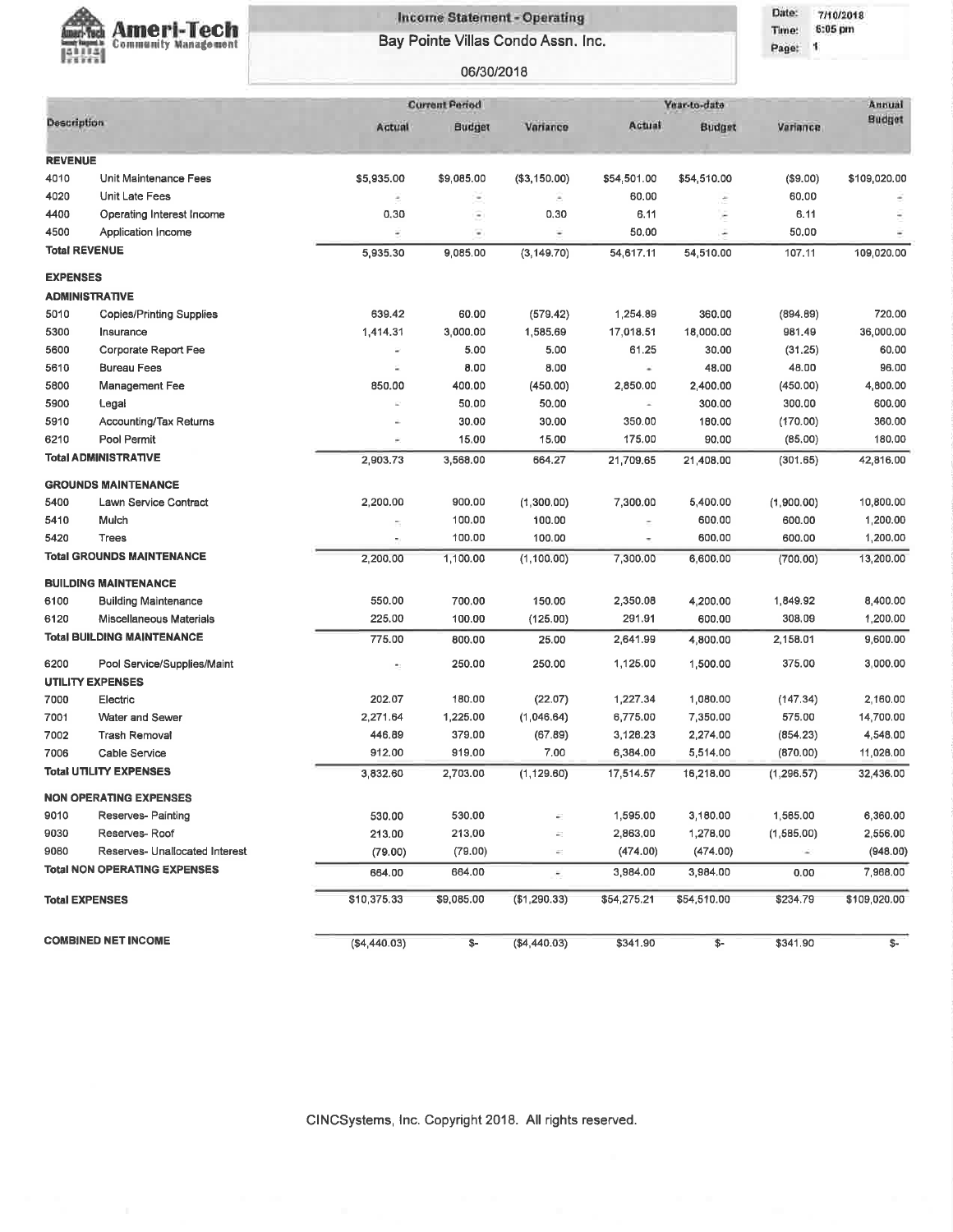| <b>Ameri-Tech</b><br>Imeri-Tech<br>融融<br><b>Community Management</b> |                    |                    |                          |                       |                          | Fiscal Period: June 2018 | <b>Income Statement Summary - Operating</b><br>Bay Pointe Villas Condo Assn. Inc. |                          |    |                          |                          |                          | Date:<br>Time:<br>Page: | 7/10/2018<br>6:05 pm<br>$\mathbf{1}$ |
|----------------------------------------------------------------------|--------------------|--------------------|--------------------------|-----------------------|--------------------------|--------------------------|-----------------------------------------------------------------------------------|--------------------------|----|--------------------------|--------------------------|--------------------------|-------------------------|--------------------------------------|
|                                                                      |                    |                    |                          |                       |                          |                          |                                                                                   |                          |    |                          |                          |                          |                         |                                      |
| Account                                                              |                    | January            | <b>Fabruary</b>          | March                 | April                    | May.                     | June                                                                              | July                     |    | August September         | October                  | November                 | December                | Total                                |
| <b>REVENUE</b>                                                       |                    |                    |                          |                       |                          |                          |                                                                                   |                          |    |                          |                          |                          |                         |                                      |
| 4010 Unit Maintenance Fees                                           |                    |                    |                          |                       |                          | 48,566.00                | 5,935.00                                                                          |                          |    |                          |                          |                          |                         | \$54,501.00                          |
| 4020 Unit Late Fees                                                  |                    |                    |                          |                       |                          | 60.00                    | ×                                                                                 |                          |    |                          |                          |                          |                         | 60.00                                |
| 4400 Operating Interest Income                                       |                    |                    |                          |                       | Ξ                        | 5.81                     | 0.30                                                                              |                          |    |                          |                          |                          |                         | 6.11                                 |
| 4500 Application Income                                              |                    |                    | ٠                        | ¥                     | ¥                        | 50.00                    | ٠                                                                                 | i.                       |    | $\overline{\phantom{a}}$ | <b>Color</b>             | ۰                        |                         | 50.00                                |
| <b>Total REVENUE</b>                                                 |                    | r al               |                          |                       |                          | 48,681.81                | 5,935.30                                                                          | $\overline{\phantom{a}}$ | ÷. | ¥                        |                          | ×                        |                         | 54,617.11<br>÷.                      |
| <b>EXPENSES</b>                                                      |                    |                    |                          |                       |                          |                          |                                                                                   |                          |    |                          |                          |                          |                         |                                      |
| <b>ADMINISTRATIVE</b>                                                |                    |                    |                          |                       |                          |                          |                                                                                   |                          |    |                          |                          |                          |                         |                                      |
| 5010 Copies/Printing Supplies                                        |                    |                    |                          |                       |                          | 615.47                   | 639.42                                                                            |                          |    |                          |                          |                          |                         | 1,254.89                             |
| 5300 Insurance                                                       |                    |                    |                          |                       |                          | 15,604.20                | 1,414.31                                                                          |                          |    |                          |                          |                          |                         | 17,018.51                            |
| 5600 Corporate Report Fee                                            |                    |                    |                          |                       |                          | 61.25                    | ٠                                                                                 |                          |    |                          |                          |                          |                         | 61.25                                |
| 5800 Management Fee                                                  |                    |                    |                          |                       | G.                       | 2,000.00                 | 850.00                                                                            |                          |    |                          |                          |                          |                         | 2,850.00<br>2                        |
| 5910 Accounting/Tax Returns                                          |                    |                    |                          |                       |                          | 350.00                   |                                                                                   |                          |    |                          |                          |                          |                         | 350.00<br>175.00<br>٠                |
| 6210 Pool Permit                                                     |                    |                    |                          | $\equiv$              | <b>Color</b>             | 175.00                   | ×                                                                                 | $\overline{\phantom{a}}$ |    |                          | ٠                        |                          |                         |                                      |
| <b>Total ADMINISTRATIVE</b>                                          |                    | ٠                  | G,                       | G                     | ×.                       | 18,805.92                | 2,903.73                                                                          |                          |    |                          |                          |                          |                         | 21,709.65<br>¥                       |
| <b>GROUNDS MAINTENANCE</b>                                           |                    |                    |                          |                       |                          |                          |                                                                                   |                          |    |                          |                          |                          |                         |                                      |
| 5400 Lawn Service Contract                                           |                    |                    |                          |                       | ÷.                       | 5,100.00                 | 2,200.00                                                                          |                          |    |                          |                          |                          |                         | 7,300.00                             |
| <b>Total GROUNDS MAINTENANCE</b>                                     |                    |                    |                          | ¥                     | $\overline{\phantom{a}}$ | 5,100.00                 | 2,200.00                                                                          |                          |    |                          | ×                        |                          |                         | 7,300.00                             |
| <b>BUILDING MAINTENANCE</b>                                          |                    |                    |                          |                       |                          |                          |                                                                                   |                          |    |                          |                          |                          |                         |                                      |
| 6100 Building Maintenance                                            |                    |                    |                          |                       |                          | 1,800.08                 | 550.00                                                                            |                          |    |                          |                          |                          |                         | 2,350.08<br>×                        |
| 6120 Miscellaneous Materials                                         |                    |                    |                          |                       |                          | 66.91                    | 225.00                                                                            | $\ddot{}$                | ÷  | $\sim$                   | i de                     | ×,                       |                         | 291.91<br>×                          |
| <b>Total BUILDING MAINTENANCE</b>                                    |                    |                    | $\overline{\phantom{a}}$ | ×,                    | or i                     | 1,866.99                 | 775.00                                                                            | $\ddot{}$                | ×  | $\overline{\phantom{a}}$ | ×,                       | ٠                        |                         | 2,641.99<br>×                        |
| 6200 Pool Service/Supplies/Maint                                     |                    |                    |                          |                       | $\overline{\phantom{a}}$ | 1,125.00                 | ×,                                                                                |                          |    |                          | ٠                        |                          |                         | 1,125.00<br>٠                        |
| <b>UTILITY EXPENSES</b>                                              |                    |                    |                          |                       |                          |                          |                                                                                   |                          |    |                          |                          |                          |                         |                                      |
| 7000 Electric                                                        |                    |                    |                          |                       | $\bullet$ )              | 1,025.27                 | 202.07                                                                            |                          |    |                          |                          |                          |                         | 1,227.34                             |
| 7001 Water and Sewer                                                 |                    |                    |                          |                       | $\ddot{\phantom{0}}$     | 4,503.36                 | 2,271.64                                                                          |                          |    |                          |                          |                          |                         | 6,775.00<br>Ξ                        |
| 7002 Trash Removal                                                   |                    |                    |                          |                       | $\overline{\phantom{a}}$ | 2,681.34                 | 446.89                                                                            |                          |    |                          |                          |                          |                         | 3,128.23<br>٠                        |
| 7006 Cable Service                                                   |                    |                    | $\tilde{\phantom{a}}$    | ×.                    | с.                       | 5,472.00                 | 912.00                                                                            | $\blacksquare$           | ٠  |                          | ×                        | ٠                        |                         | 6,384.00<br>s                        |
| <b>Total UTILITY EXPENSES</b>                                        |                    | $\hat{\mathbf{w}}$ | ¥                        | $\sim$                | œ.                       | 13,681.97                | 3,832.60                                                                          | $\sigma$                 | ×. | ×,                       |                          | $\overline{\phantom{a}}$ |                         | 17,514.57<br>÷                       |
| <b>NON OPERATING EXPENSES</b>                                        |                    |                    |                          |                       |                          |                          |                                                                                   |                          |    |                          |                          |                          |                         |                                      |
| 9010 Reserves- Painting                                              |                    |                    |                          |                       |                          | 1,065.00                 | 530.00                                                                            |                          |    |                          |                          |                          |                         | 1,595.00                             |
| 9030 Reserves-Roof                                                   |                    |                    |                          |                       | ×,                       | 2,650.00                 | 213.00                                                                            |                          |    |                          |                          |                          |                         | 2,863.00                             |
| 9080 Reserves- Unallocated Interest                                  |                    |                    | ×                        |                       | ۰                        | (395.00)                 | (79.00)                                                                           | $\sim$                   |    |                          |                          |                          |                         | (474.00)<br>т                        |
| <b>Total NON OPERATING EXPENSES</b>                                  |                    |                    | ÷,                       | $\blacksquare$        | Ō.                       | 3,320.00                 | 664.00                                                                            | $\bullet$                | ٠  |                          |                          | ×                        |                         | 3,984.00<br>۰.                       |
| <b>Total EXPENSES</b>                                                |                    | ٠                  | Ō.                       | $\tilde{\phantom{a}}$ | ٠                        | 43,899.88                | 10,375.33                                                                         | $\alpha$                 | ٠  | ٠                        |                          | ¥                        |                         | 54,275.21<br>÷.                      |
|                                                                      | <b>Net Income:</b> | ×                  | D.                       | $\sim$                | $\mathbf{p}_i$           | 4,781.93                 | (4,440.03)                                                                        | gen.                     | J. | in i                     | $\overline{\phantom{a}}$ | ×                        |                         | 341.90<br>٠                          |
|                                                                      |                    |                    |                          |                       |                          |                          |                                                                                   |                          |    |                          |                          |                          |                         |                                      |